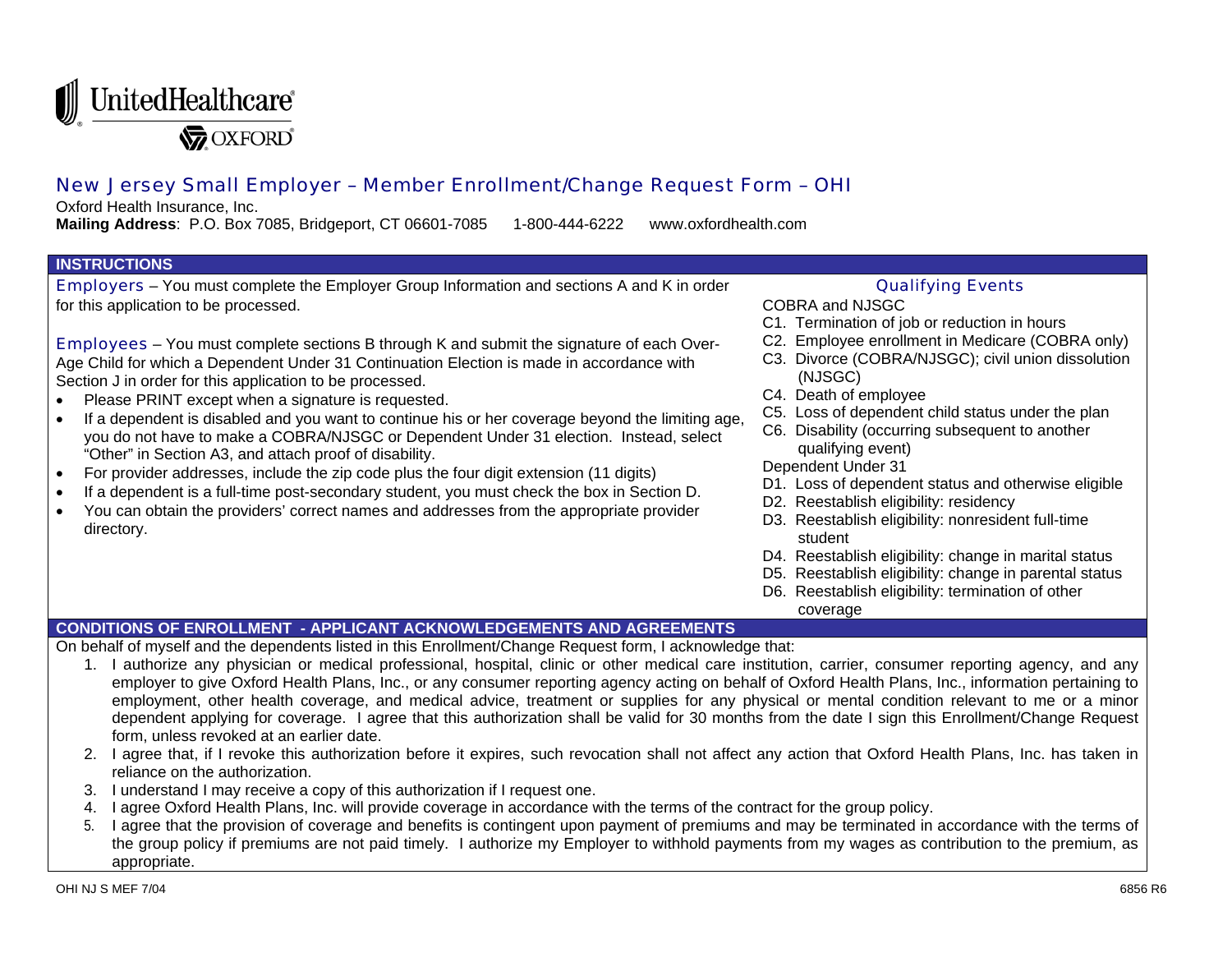| UnitedHealthcare                         |                                                                                                                                                                                                                                                                                                                                          |                                 |                     | Group Information - To be completed by Employer:                                                                                   |  |                                                                                                                                                     |                                                                                                     |
|------------------------------------------|------------------------------------------------------------------------------------------------------------------------------------------------------------------------------------------------------------------------------------------------------------------------------------------------------------------------------------------|---------------------------------|---------------------|------------------------------------------------------------------------------------------------------------------------------------|--|-----------------------------------------------------------------------------------------------------------------------------------------------------|-----------------------------------------------------------------------------------------------------|
|                                          |                                                                                                                                                                                                                                                                                                                                          |                                 |                     | Group Name:                                                                                                                        |  | Group Number:                                                                                                                                       | <b>Contract Specific</b><br>Package:                                                                |
|                                          | New Jersey Small Employer Member Enrollment/Change Request Form - OHI<br>Oxford Health Insurance, Inc.<br>Mailing Address: P.O. Box 7085, Bridgeport, CT 06601-7085 1-800-444-6222 www.oxfordhealth.com<br>A. Type of Activity - To be completed by Employer. Refer to instructions on cover before completing this form. Print clearly. |                                 |                     |                                                                                                                                    |  |                                                                                                                                                     |                                                                                                     |
|                                          | Activity - Check all that apply                                                                                                                                                                                                                                                                                                          |                                 |                     | Effective Date/<br>Date of Event                                                                                                   |  | Date of Hire/Reason for Change                                                                                                                      |                                                                                                     |
| 1. ADD                                   | Enrollment of a new Subscriber<br>Add Spouse<br>□Civil Union Partner<br>□ Add Domestic Partner<br>Add Dependent Child<br>Add Over-Age Child as a Dependent Under 31 (and<br>complete section A 4)                                                                                                                                        |                                 |                     |                                                                                                                                    |  | Date of Hire: / /                                                                                                                                   |                                                                                                     |
| <b>REMOVE</b><br>$\overline{\mathbf{N}}$ | Employee Withdrawal/Termination<br>Remove Spouse<br>Civil Union Partner<br>□ Remove Domestic Partner<br>Remove Dependent Child<br>Remove Over-Age Child as a Dependent Under 31                                                                                                                                                          |                                 |                     |                                                                                                                                    |  |                                                                                                                                                     |                                                                                                     |
| 3. OTHER<br>CHANGE                       | Name Change<br>Change Plan<br>Other<br>$\Box$<br>Add/Change Office ID Numbers: Primary/OB/Gyn/ Dentist                                                                                                                                                                                                                                   |                                 |                     | $\frac{1}{2}$ $\frac{1}{2}$                                                                                                        |  |                                                                                                                                                     |                                                                                                     |
| 4. COVERAGE<br>CONTINUATION              | $\Box$ For Employee<br>Total Disability*<br>COBRA/NJSGC<br>Length of Continuation (in months):<br>$\Box$ 18 $\Box$ 29<br>Date of Qualifying Event: __/__/__<br>*Attach proof of disability<br>** Qualifying event #s: see list in Instructions.                                                                                          | For Spouse/Civil Union Partner* | $\Box$ 18 $\Box$ 36 | Length of Continuation (in months):<br>*Civil union partners are eligible to make an<br>election pursuant to NJSGC, if applicable. |  | For Dependent or Over-age Child<br>□ COBRA/NJSGC<br>Length of Continuation (in months):<br>$\Box$ 18 $\Box$ 36<br>Date: $/$ /<br>Dependent Under 31 | Loss of Coverage: __/__/__<br>Qualifying Event #:____________<br>Qualifying Event #:_______________ |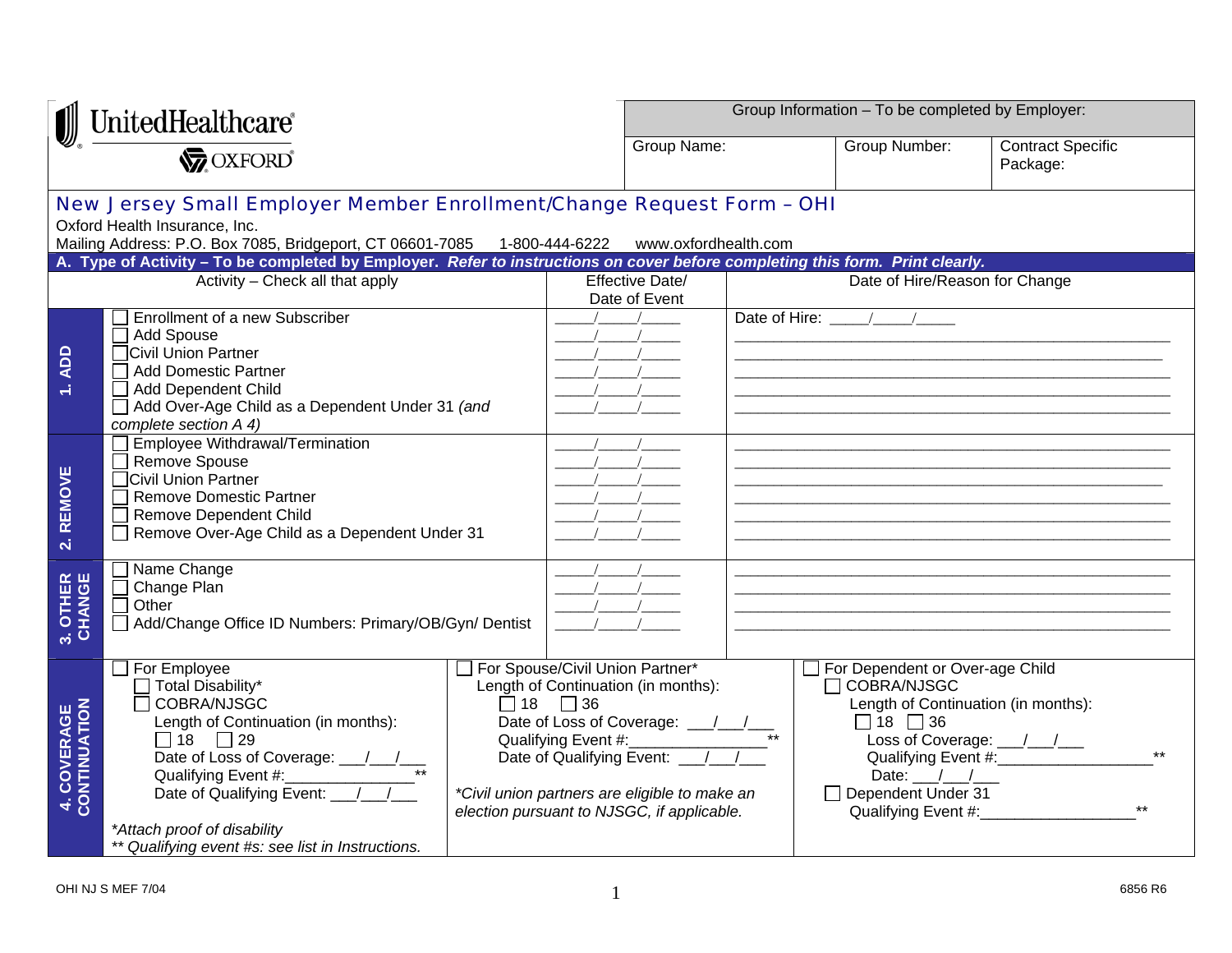|             | <b>B. Employee Information - to be</b> Name (Last, First, MI):<br>completed by the Employee                                                                                  |                                                     | SSN:                                                    |  |  |
|-------------|------------------------------------------------------------------------------------------------------------------------------------------------------------------------------|-----------------------------------------------------|---------------------------------------------------------|--|--|
| Home        |                                                                                                                                                                              |                                                     | $\Box$ Male<br>Birthdate (mm/dd/yyyy):<br>$\Box$ Female |  |  |
|             |                                                                                                                                                                              |                                                     | Phone: ( )                                              |  |  |
| <b>Work</b> |                                                                                                                                                                              | Phone: ( <u>U)</u><br>Employment Date: <u>U/U/U</u> |                                                         |  |  |
|             |                                                                                                                                                                              |                                                     | Hours worked per week: ________                         |  |  |
|             | □ Add □ Remove □ Continuation □ Other Change If a name change, indicate prior name:                                                                                          |                                                     |                                                         |  |  |
|             |                                                                                                                                                                              | Provider ID #:                                      | $\sqcap$ Yes<br>Current Patient:<br><b>No</b>           |  |  |
| Activity    |                                                                                                                                                                              | Provider ID#:                                       | <b>Current Patient:</b><br>Yes<br>No                    |  |  |
|             | Dentist Name                                                                                                                                                                 | Provider ID#:                                       | <b>Current Patient:</b><br>ヿ Yes<br>No                  |  |  |
|             | Other Health Coverage? 7 Yes 7 No If yes:                                                                                                                                    | Other Rx Coverage? □ Yes □ No If yes:               |                                                         |  |  |
|             | Payer Name:                                                                                                                                                                  |                                                     |                                                         |  |  |
|             | Policy #:                                                                                                                                                                    | Medicare ID#, if any:                               |                                                         |  |  |
|             | Medicare ID#, if any:                                                                                                                                                        |                                                     |                                                         |  |  |
|             | Previous Coverage? □ Yes □ No                                                                                                                                                |                                                     |                                                         |  |  |
| If Yes:     |                                                                                                                                                                              |                                                     |                                                         |  |  |
|             | Effective date: / /<br><b>Termination date:</b> / /                                                                                                                          |                                                     |                                                         |  |  |
|             | C. Plan Option - To be completed by the Employee                                                                                                                             |                                                     |                                                         |  |  |
|             | Small Group: <b>COM</b> Freedom Plan <sup>®</sup><br>Liberty Plan <sup>SM</sup><br>Oxford USA <sup>SM</sup><br>$\mathbf{I}$                                                  |                                                     |                                                         |  |  |
|             | Freedom Plan <sup>®</sup> Direct <sup>SM</sup><br>Liberty Plan <sup>SM</sup> Direct<br>$\Box$<br>Oxford MyPlan <sup>SM</sup><br>Oxford <sup>®</sup> HSA Direct <sup>SM</sup> |                                                     |                                                         |  |  |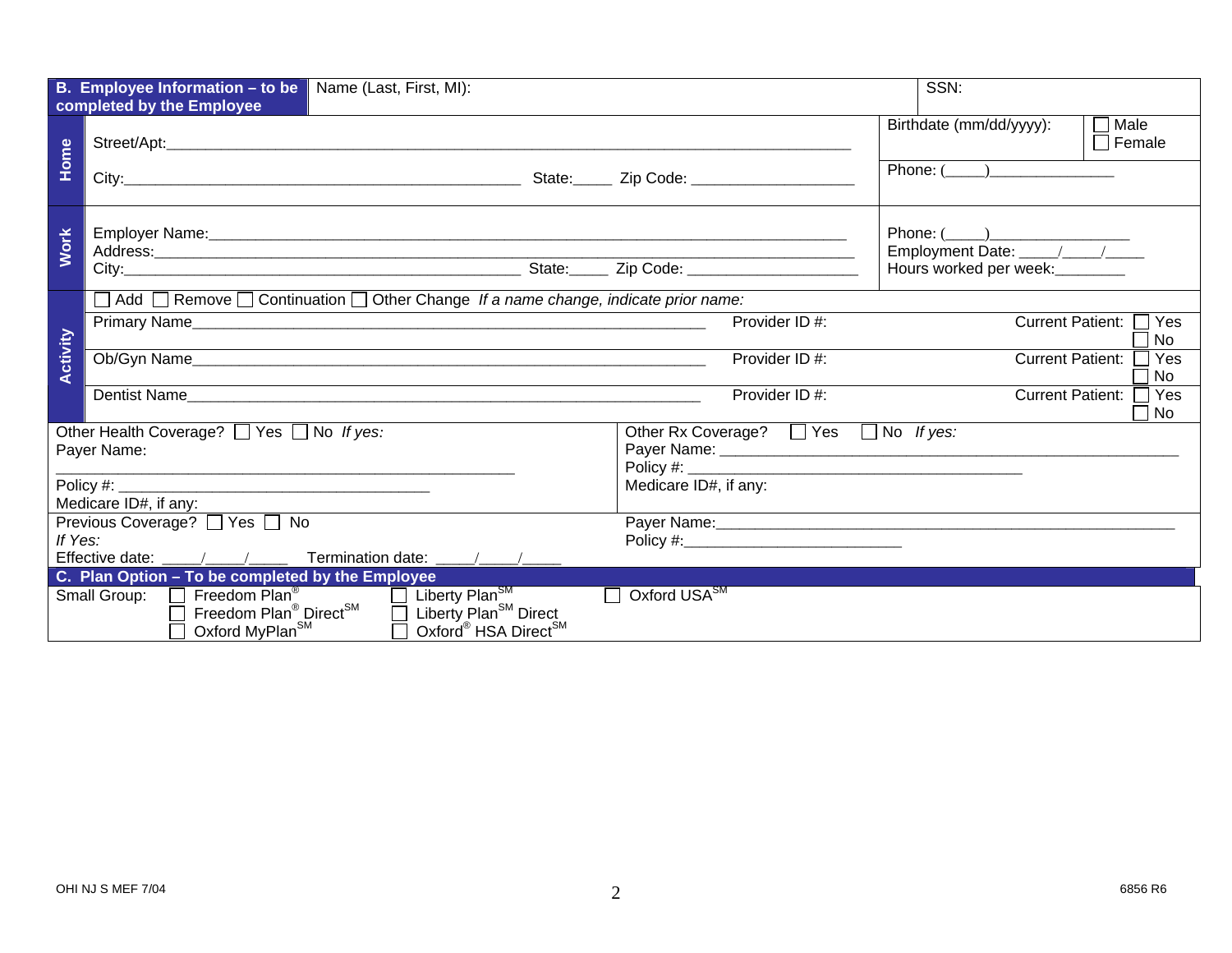| D. Other Individuals Covered - To be completed by the Employee. Identify individuals other than yourself for whom you are adding/changing/removing/continuing |                                              |                                                                                                                                                                                                                                |                                                                                                                |  |  |
|---------------------------------------------------------------------------------------------------------------------------------------------------------------|----------------------------------------------|--------------------------------------------------------------------------------------------------------------------------------------------------------------------------------------------------------------------------------|----------------------------------------------------------------------------------------------------------------|--|--|
| coverage. Attach additional pages if necessary, dated and signed by you. Attach proof of disability.                                                          |                                              |                                                                                                                                                                                                                                |                                                                                                                |  |  |
| 1. Spouse Domestic Partner                                                                                                                                    | 2. Child                                     | 3. Child                                                                                                                                                                                                                       | 4. Child                                                                                                       |  |  |
| Civil Union Partner                                                                                                                                           | Full-Time Student                            | Full-Time Student                                                                                                                                                                                                              | $\Box$ Full-Time Student                                                                                       |  |  |
| <b>NAdd</b> Nemove                                                                                                                                            | $\Box$ Add $\Box$ Remove                     | □ Add □ Remove                                                                                                                                                                                                                 | $\Box$ Add $\Box$ Remove                                                                                       |  |  |
| □Other □Continue Spouse                                                                                                                                       | $\Box$ Other $\Box$ Continue                 | $\Box$ Other $\Box$ Continue                                                                                                                                                                                                   | $\Box$ Other $\Box$ Continue                                                                                   |  |  |
| Continue CU Partner (NJSGC)                                                                                                                                   |                                              |                                                                                                                                                                                                                                |                                                                                                                |  |  |
| Name (last, first, MI)                                                                                                                                        | Name (last, first, MI)                       | Name (last, first, MI)                                                                                                                                                                                                         | Name (last, first, MI)                                                                                         |  |  |
|                                                                                                                                                               |                                              |                                                                                                                                                                                                                                |                                                                                                                |  |  |
|                                                                                                                                                               | <u>L:___________________________________</u> | <u>L:_____________________________</u> _                                                                                                                                                                                       | Le provincia de la construcción                                                                                |  |  |
|                                                                                                                                                               |                                              |                                                                                                                                                                                                                                |                                                                                                                |  |  |
|                                                                                                                                                               |                                              |                                                                                                                                                                                                                                | F: 2008 - 2008 - 2008 - 2008 - 2008 - 2019 - 2019 - 2019 - 2019 - 2019 - 2019 - 2019 - 2019 - 2019 - 2019 - 20 |  |  |
|                                                                                                                                                               |                                              | MI: North Communication of the Communication of the Communication of the Communication of the Communication of the Communication of the Communication of the Communication of the Communication of the Communication of the Co |                                                                                                                |  |  |
|                                                                                                                                                               |                                              |                                                                                                                                                                                                                                |                                                                                                                |  |  |
| Birthdate (mm/dd/yyyy):                                                                                                                                       | Birthdate (mm/dd/yyyy):                      | Birthdate (mm/dd/yyyy):                                                                                                                                                                                                        | Birthdate (mm/dd/yyyy):                                                                                        |  |  |
|                                                                                                                                                               |                                              |                                                                                                                                                                                                                                |                                                                                                                |  |  |
| ■ Male Female / Disabled                                                                                                                                      | □ Male □ Female / □ Disabled                 | □ Male □ Female / □ Disabled                                                                                                                                                                                                   | □ Male □ Female / □ Disabled                                                                                   |  |  |
|                                                                                                                                                               |                                              |                                                                                                                                                                                                                                |                                                                                                                |  |  |
| <b>Social Security Number:</b>                                                                                                                                | <b>Social Security Number:</b>               | <b>Social Security Number:</b>                                                                                                                                                                                                 | <b>Social Security Number:</b>                                                                                 |  |  |
|                                                                                                                                                               |                                              |                                                                                                                                                                                                                                |                                                                                                                |  |  |
| Other Health Coverage                                                                                                                                         | Other Health Coverage                        | Other Health Coverage                                                                                                                                                                                                          | <b>Other Health Coverage</b>                                                                                   |  |  |
| $\Box$ Yes $\Box$ No                                                                                                                                          | $\Box$ Yes $\Box$ No                         | $\Box$ Yes $\Box$ No                                                                                                                                                                                                           | $\Box$ Yes $\Box$ No                                                                                           |  |  |
| If yes:                                                                                                                                                       | If yes:                                      | If yes:                                                                                                                                                                                                                        | If yes:                                                                                                        |  |  |
| Payer Name:                                                                                                                                                   | Payer Name:                                  | Payer Name:                                                                                                                                                                                                                    | Payer Name:                                                                                                    |  |  |
|                                                                                                                                                               |                                              |                                                                                                                                                                                                                                |                                                                                                                |  |  |
|                                                                                                                                                               |                                              |                                                                                                                                                                                                                                |                                                                                                                |  |  |
| Medicare ID #: Medicare ID #:                                                                                                                                 | Medicare ID #: New York 2014                 | Medicare ID #:_____________________                                                                                                                                                                                            | Medicare ID #:                                                                                                 |  |  |
| Previous Coverage:                                                                                                                                            | Previous Coverage:                           | Previous Coverage:                                                                                                                                                                                                             | Previous Coverage:                                                                                             |  |  |
| $\Box$ Yes $\Box$ No                                                                                                                                          | $\Box$ Yes $\Box$ No                         | $\Box$ Yes $\Box$ No                                                                                                                                                                                                           | $\Box$ Yes $\Box$ No                                                                                           |  |  |
| If yes:                                                                                                                                                       | If yes:                                      | If yes:                                                                                                                                                                                                                        | If yes:                                                                                                        |  |  |
| Effective:___/___/___                                                                                                                                         | Effective: / /                               | Effective:___/___/___                                                                                                                                                                                                          | Effective: $\sqrt{2\pi}$                                                                                       |  |  |
|                                                                                                                                                               |                                              |                                                                                                                                                                                                                                |                                                                                                                |  |  |
| Termination: / /                                                                                                                                              | Termination: / /                             | Termination: $\frac{1}{2}$                                                                                                                                                                                                     | Termination: / /                                                                                               |  |  |
| Payer Name:                                                                                                                                                   | Payer Name:                                  | Payer Name:                                                                                                                                                                                                                    | Payer Name:                                                                                                    |  |  |
|                                                                                                                                                               |                                              |                                                                                                                                                                                                                                |                                                                                                                |  |  |
|                                                                                                                                                               |                                              |                                                                                                                                                                                                                                |                                                                                                                |  |  |
|                                                                                                                                                               |                                              |                                                                                                                                                                                                                                |                                                                                                                |  |  |

Continue on next page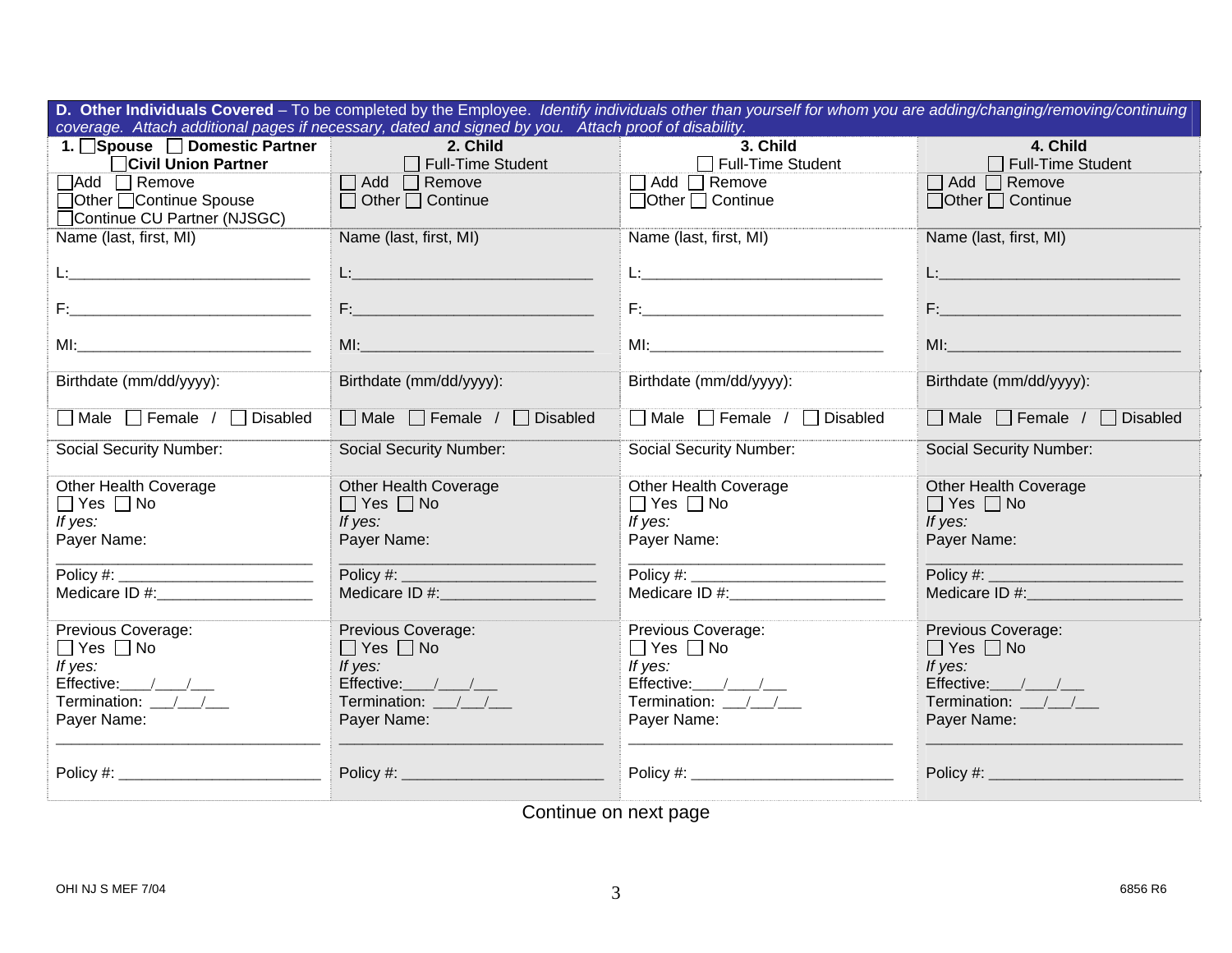| 1. Spouse, Domestic Partner,<br><b>Civil Union Partner</b> | 2. Child                                                                                                                                                                                                                            | 3. Child                                       | 4. Child                                                                                                                                                                                                                       |
|------------------------------------------------------------|-------------------------------------------------------------------------------------------------------------------------------------------------------------------------------------------------------------------------------------|------------------------------------------------|--------------------------------------------------------------------------------------------------------------------------------------------------------------------------------------------------------------------------------|
| Other Rx Coverage:                                         | Other Rx Coverage:                                                                                                                                                                                                                  | Other Rx Coverage:                             | Other Rx Coverage:                                                                                                                                                                                                             |
| $\Box$ Yes $\Box$ No                                       | $\Box$ Yes $\Box$ No                                                                                                                                                                                                                | $\Box$ Yes $\Box$ No                           | $\Box$ Yes $\Box$ No                                                                                                                                                                                                           |
| If yes:                                                    | If yes:                                                                                                                                                                                                                             | If yes:                                        | If yes:                                                                                                                                                                                                                        |
| Payer Name:                                                | Payer Name:                                                                                                                                                                                                                         | Payer Name:                                    | Payer Name:                                                                                                                                                                                                                    |
|                                                            |                                                                                                                                                                                                                                     |                                                |                                                                                                                                                                                                                                |
| Medicare ID #: Next Control of the Medicare ID #:          |                                                                                                                                                                                                                                     | Medicare ID #: Next Reserve the Medicare ID #: | Medicare ID #: \\cdot \\cdot \\cdot \\cdot \\cdot \\cdot \\cdot \\cdot \\cdot \\cdot \\cdot \\cdot \\cdot \\cdot \\cdot \\cdot \\cdot \\cdot \\cdot \\cdot \\cdot \\cdot \\cdot \\cdot \\cdot \\cdot \\cdot \\cdot \\cdot \\cd |
| Primary Care Provider:                                     | Primary Care Provider:                                                                                                                                                                                                              | Primary Care Provider:                         | <b>Primary Care Provider:</b>                                                                                                                                                                                                  |
| Provider ID #: Network and D #:                            |                                                                                                                                                                                                                                     |                                                |                                                                                                                                                                                                                                |
| Current Patient? □ Yes □ No                                | Current Patient? □ Yes □ No                                                                                                                                                                                                         | Current Patient? □ Yes □ No                    | Current Patient? □ Yes □ No                                                                                                                                                                                                    |
| Ob/Gyn Office                                              | Ob/Gyn Office                                                                                                                                                                                                                       | Ob/Gyn Office                                  | Ob/Gyn Office                                                                                                                                                                                                                  |
| Provider ID #: New York 2014                               | <b>Provider ID #:</b> And The Contract of the Contract of the Contract of the Contract of the Contract of the Contract of the Contract of the Contract of the Contract of the Contract of the Contract of the Contract of the Contr | Provider ID #: $\frac{25}{100}$                | Provider ID #:<br>and the control of the control of                                                                                                                                                                            |
| Current Patient? □ Yes □ No                                | Current Patient? $\Box$ Yes $\Box$ No                                                                                                                                                                                               | Current Patient? □ Yes □ No                    | Current Patient? 7 Yes No                                                                                                                                                                                                      |
| <b>Dentist Office</b>                                      | <b>Dentist Office</b>                                                                                                                                                                                                               | <b>Dentist Office</b>                          | <b>Dentist Office</b>                                                                                                                                                                                                          |
| Provider ID #: __________________                          |                                                                                                                                                                                                                                     | Provider ID #: Network and D #:                | Provider ID #: \\cdot \\cdot \\cdot \\cdot \\cdot \\cdot \\cdot \\cdot \\cdot \\cdot \\cdot \\cdot \\cdot \\cdot \\cdot \\cdot \\cdot \\cdot \\cdot \\cdot \\cdot \\cdot \\cdot \\cdot \\cdot \\cdot \\cdot \\cdot \\cdot \\cd |
|                                                            |                                                                                                                                                                                                                                     |                                                |                                                                                                                                                                                                                                |
| Current Patient? □ Yes □ No                                | Current Patient? □ Yes □ No                                                                                                                                                                                                         | Current Patient? □ Yes □ No                    | Current Patient? □ Yes □ No                                                                                                                                                                                                    |
|                                                            | If last name is different from                                                                                                                                                                                                      | If last name is different from                 | If last name is different from                                                                                                                                                                                                 |
| Employed? $\Box$ Yes $\Box$ No                             | Employee's, please explain:                                                                                                                                                                                                         | Employee's, please explain:                    | Employee's, please explain:                                                                                                                                                                                                    |
| If YES, complete Section E1                                |                                                                                                                                                                                                                                     |                                                |                                                                                                                                                                                                                                |
|                                                            |                                                                                                                                                                                                                                     |                                                |                                                                                                                                                                                                                                |
|                                                            |                                                                                                                                                                                                                                     |                                                |                                                                                                                                                                                                                                |
| Home or billing addresses same as                          | Living with Employee?                                                                                                                                                                                                               | Living with Employee?                          | Living with Employee?                                                                                                                                                                                                          |
| Employee? $\Box$ Yes $\Box$ No                             | $\Box$ Yes $\Box$ No                                                                                                                                                                                                                | $\Box$ Yes $\Box$ No                           | $\Box$ Yes $\Box$ No                                                                                                                                                                                                           |
| If NO, complete Section E2                                 | If NO, complete Section F                                                                                                                                                                                                           | If NO, complete Section F                      | If NO, complete Section F                                                                                                                                                                                                      |

## Continue from previous page